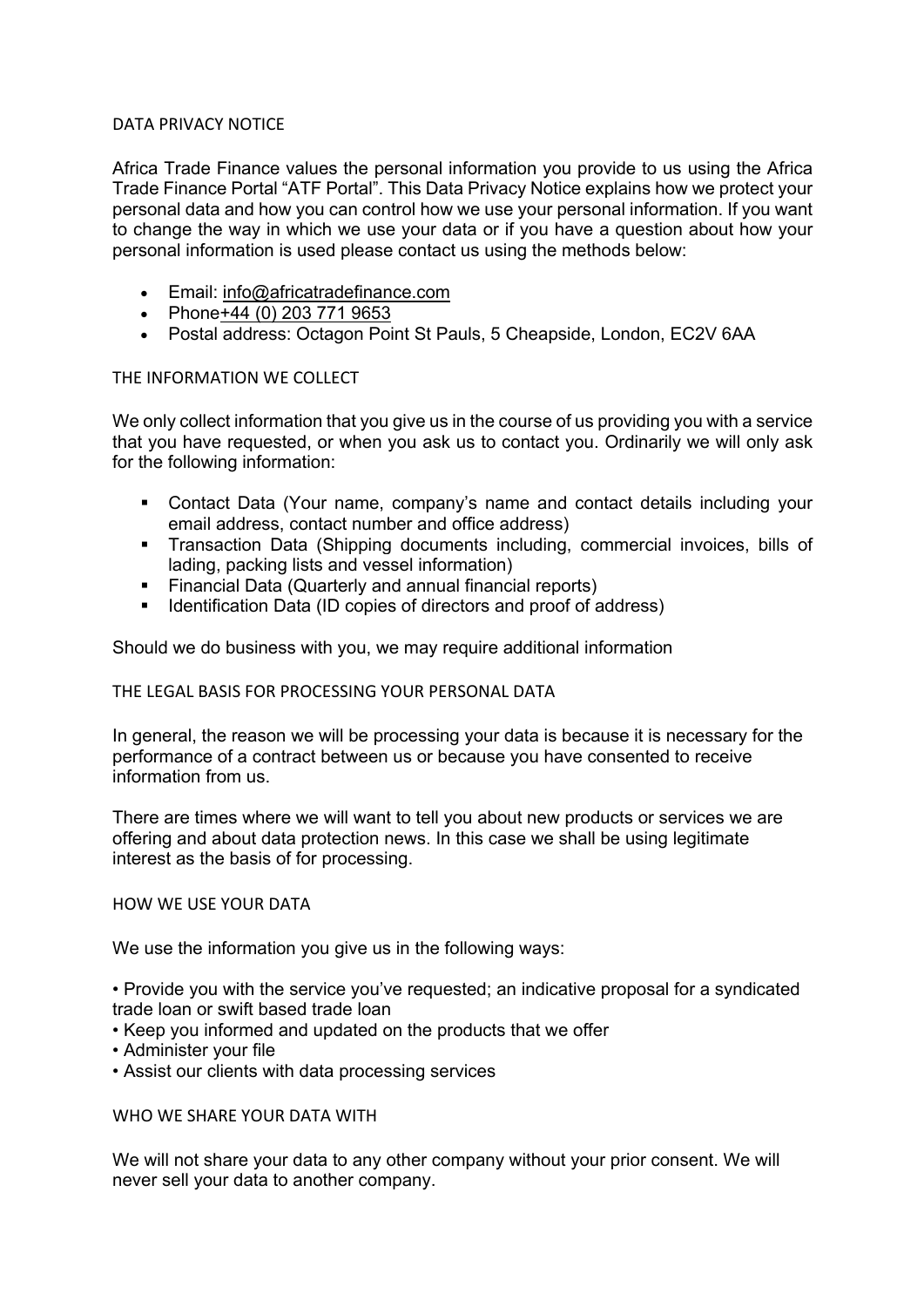Please note that we may on occasion be required to share your information with the following categories of recipients:

Third parties who provide services on our behalf. We have taken steps to ensure that all such entities keep your data confidential and secure and only use it for the purposes that we have specified and have informed you of. Our service providers are subject to data processing agreements that are or are in the process of being updated to become, compliant with the requirements set out in the GDPR.

In relation to any other third parties, we will only disclose your information in the following circumstances:

• where you have given your consent;

• where we are required to do so by law or enforceable request by a requiatory body;

• where it is necessary for the purpose of, or in connection with legal proceedings or in order to exercise or defend legal rights;

# INTERNATIONAL TRANSFERS

When we transfer personal data outside Sub-Saharan Africa, the GCC and the EEA, we will explain the legal basis for this transfer to you at the time of the processing.

### KEEPING YOUR INFORMATION SAFE

We take data protection and data security very seriously. We have implemented a number of organisational and technical measures to ensure that only the people who need to see the data are allowed access and that the data is protected when stored and transmitted.

### DATA RETENTION

Our data retention policy details the length of time we keep the various types of personal data for. There are some statutory data retention periods that we must comply with, e.g. financial information must be kept of 6 years, but in general if we have not been in contact with you for 6 years, we shall delete the personal data we collected from you from our systems.

### DATA ACCURACY

We want the information we hold about you to be correct. Therefore if you have new, or updated, information then please tell us about the changes. You can do by emailing us at info@africatradefinance.com or by calling us on +44 (0) 203 771 9653. If you email us or call us we won't do anything until we have verified that you made the request.

### SUBJECT ACCESS REQUESTS

It is your right to know what personal data we hold about you. If you want to find out this information, then please write or email us to make your request. Once we have verified that it was you who has made the request we shall respond within a month.